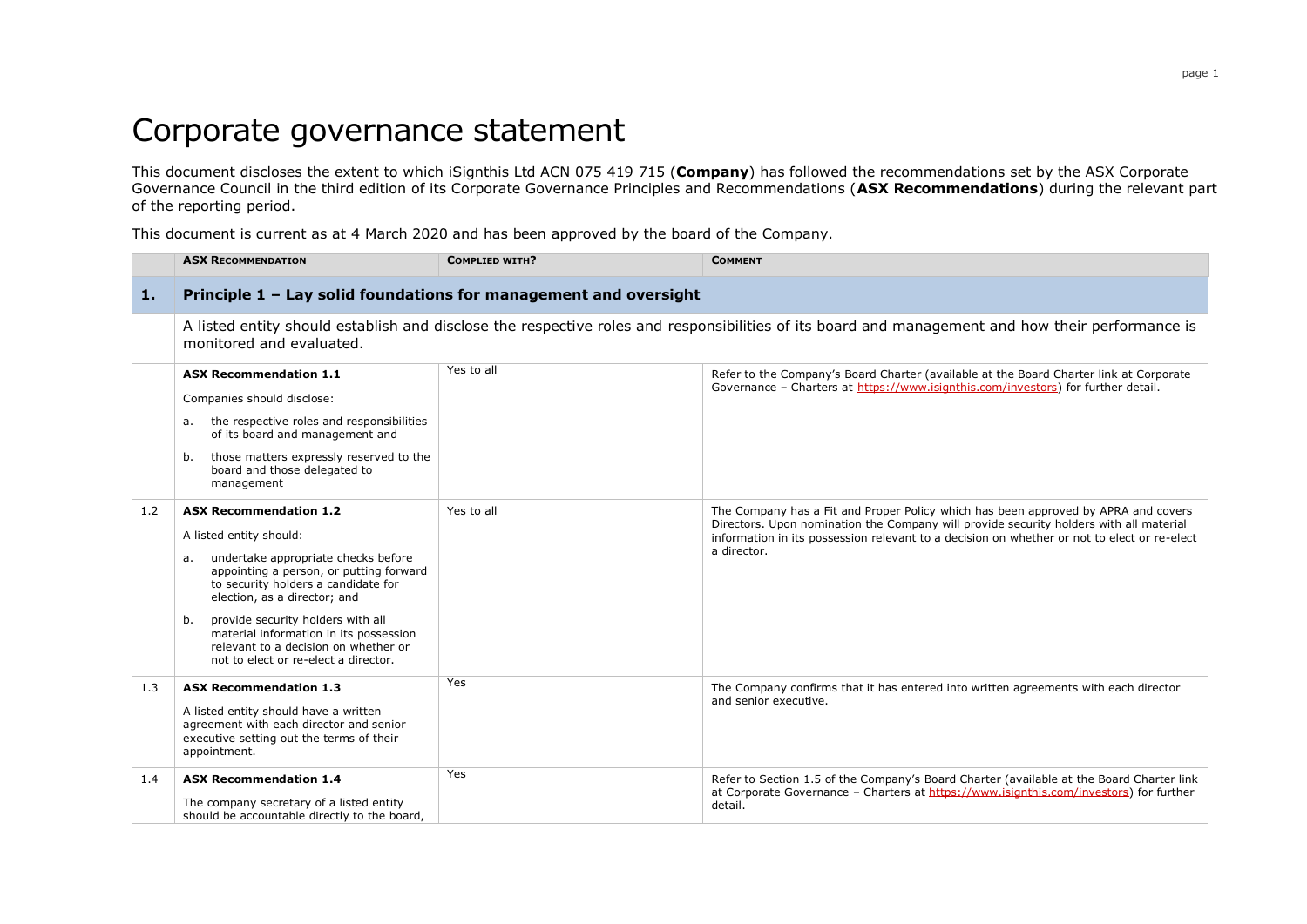|     | <b>ASX RECOMMENDATION</b>                                                                                                                                                                                                                                                                                                                                                                                                                                                                          | <b>COMPLIED WITH?</b>     | <b>COMMENT</b>                                                                                                                                                                                                                                                                                                                                                                                                                                                                                                                                                                                                                                                                                                                                                                                                                                                                                                                                                                          |  |
|-----|----------------------------------------------------------------------------------------------------------------------------------------------------------------------------------------------------------------------------------------------------------------------------------------------------------------------------------------------------------------------------------------------------------------------------------------------------------------------------------------------------|---------------------------|-----------------------------------------------------------------------------------------------------------------------------------------------------------------------------------------------------------------------------------------------------------------------------------------------------------------------------------------------------------------------------------------------------------------------------------------------------------------------------------------------------------------------------------------------------------------------------------------------------------------------------------------------------------------------------------------------------------------------------------------------------------------------------------------------------------------------------------------------------------------------------------------------------------------------------------------------------------------------------------------|--|
|     | through the chair, on all matters to do with<br>the proper functioning of the board.                                                                                                                                                                                                                                                                                                                                                                                                               |                           |                                                                                                                                                                                                                                                                                                                                                                                                                                                                                                                                                                                                                                                                                                                                                                                                                                                                                                                                                                                         |  |
| 1.5 | A listed entity should:<br>a) have and disclose a diversity policy;<br>b) through its board or a committee of the<br>board set measurable objectives for<br>achieving gender diversity in the<br>composition of its board, senior<br>executives and workforce generally; and<br>c) disclose in relation to each reporting<br>period:<br>1) the measurable objectives set forth<br>at period to achieve gender<br>diversity;<br>2) the entity's progress towards<br>achieving those objectives; and | a. Yes<br>b. No<br>c. N/A | The Company has established a diversity policy which covers factors such as gender,<br>race, ethnicity, disability, age, sexual orientation, gender identity, marital or family<br>status, religious or cultural background. The diversity policy objectives include<br>encourageing diversity in employment, and in the composition of its Board, as a means<br>of ensuring the Company has an appropriate mix of skills and talent to conduct its<br>business and strives to achieve the Company's goals.<br>As the Company entered the ASX 300 in 2019, in 2020 the Board will set measurable<br>objectives for achieving gender diversity in the composition of its board, senior<br>executives and workforce generally. These targets will be reported on, in the annual<br>report.<br>Refer to the Company's Diversity Policy (available at the following link at Corporate<br>Governance - Policies & Procedures at https://www.isignthis.com/investors ) for further<br>detail. |  |
|     | 3) either:<br>a) the respective proportions of<br>men and women on the board,<br>in senior executive positions and<br>across the whole workforce<br>(including how the entity has<br>defined "senior executive" for<br>these purposes); or<br>b) if the entity is a "relevant<br>employer" under the Workplace<br>Gender Equality Act, the entity's<br>most recent "Gender Equality<br>Indicators", as defined in and<br>published under that Act.                                                 |                           | The proportion of women on the board, women in senior executive positions and women<br>employees in the whole organisation as at reporting date was as follows:<br><b>Senior</b><br>executive<br>Whole<br>positions<br>organisation<br>Gender<br><b>Board</b><br>No of women<br>2<br>35<br>0<br>29%<br>% women<br>0%<br>36%                                                                                                                                                                                                                                                                                                                                                                                                                                                                                                                                                                                                                                                             |  |
|     | If the entity was in the S&P/ASX 300<br>Index at the commencement of the<br>reporting period, the measurable objective<br>for achieving gender diversity in the<br>composition of its board should be to have<br>not less than 30% of its directors of each<br>gender within a specified period.                                                                                                                                                                                                   |                           |                                                                                                                                                                                                                                                                                                                                                                                                                                                                                                                                                                                                                                                                                                                                                                                                                                                                                                                                                                                         |  |
| 1.6 | <b>ASX Recommendation 1.6</b><br>A listed entity should:<br>have and disclose a process for<br>а.<br>periodically evaluating the performance<br>of the board, its committees and<br>individual directors; and<br>disclose, in relation to each reporting<br>b.<br>period, whether a performance<br>evaluation was undertaken in the                                                                                                                                                                | a. Yes<br>b. Yes          | The Company has a Performance Evaluations Policy, which details the performance<br>a.<br>evaluation process for the Board, its committees and individual directors. The<br>Policies are detailed below.<br><b>Board Evaluation Policy</b><br>An informal process has been established to review and evaluate the performance<br>of the Board. Given the size of the Company, the Board is continuously reviewing<br>the role of the Board, assessing its performance over the previous period, including<br>comparison with other imilar sized entitie, and examining ways in which the Board<br>can better perform its duties. The review will incorporate the performance of the<br>Board.                                                                                                                                                                                                                                                                                            |  |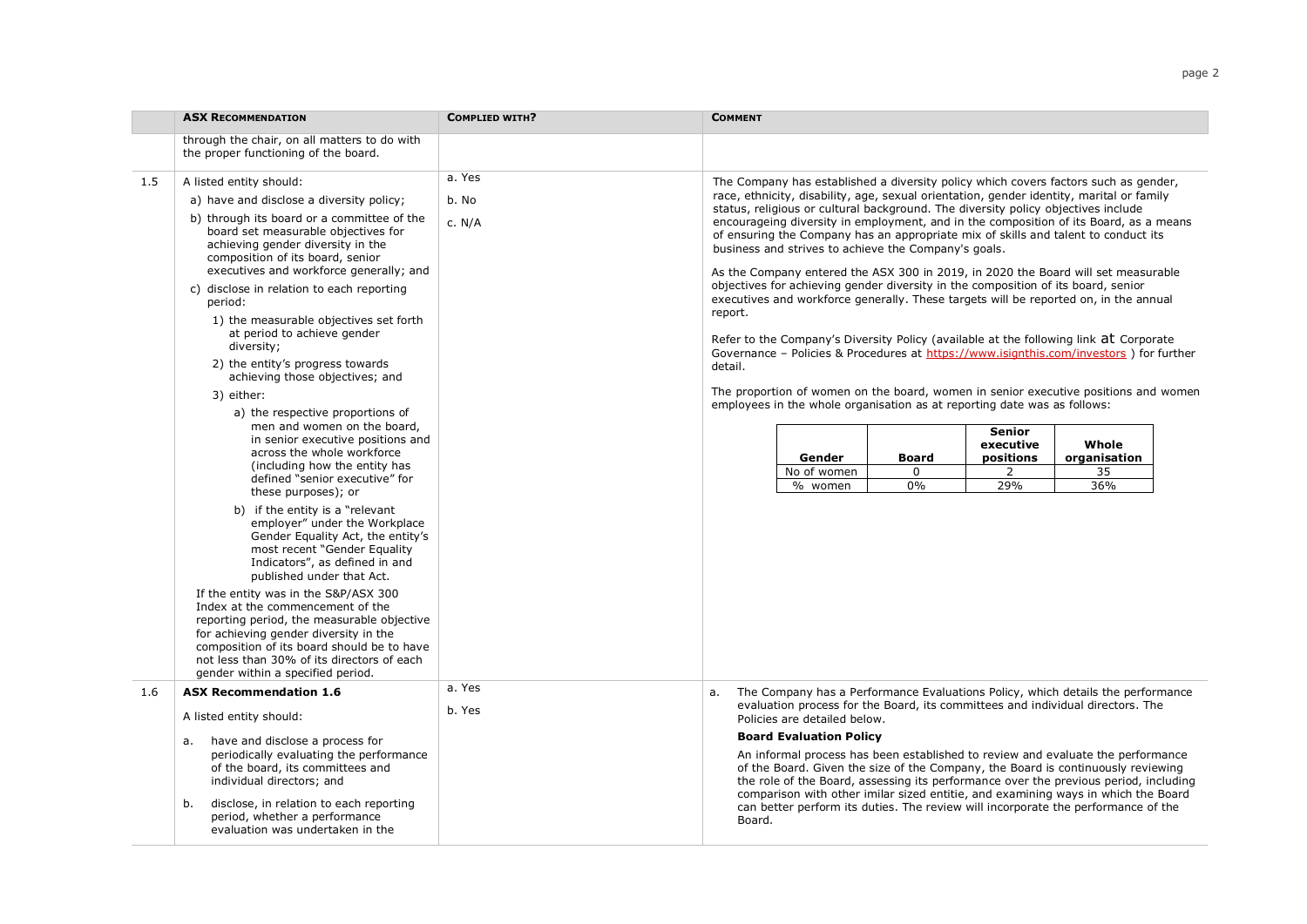|     | <b>ASX RECOMMENDATION</b>                                                                                                                                                                                                                                                                                                                                | <b>COMPLIED WITH?</b> | <b>COMMENT</b>                                                                                                                                                                                                                                                                                                                                                                                                                                                                                                                                                                                                                                                                                                                                                                                                                                                                                                                                                                                                                                                                                                                                                                                                                                                                                                                                                                                                                                                                                                                                                                                                                                                                                                                                                                                                                                                                                                                                                                                                                                               |
|-----|----------------------------------------------------------------------------------------------------------------------------------------------------------------------------------------------------------------------------------------------------------------------------------------------------------------------------------------------------------|-----------------------|--------------------------------------------------------------------------------------------------------------------------------------------------------------------------------------------------------------------------------------------------------------------------------------------------------------------------------------------------------------------------------------------------------------------------------------------------------------------------------------------------------------------------------------------------------------------------------------------------------------------------------------------------------------------------------------------------------------------------------------------------------------------------------------------------------------------------------------------------------------------------------------------------------------------------------------------------------------------------------------------------------------------------------------------------------------------------------------------------------------------------------------------------------------------------------------------------------------------------------------------------------------------------------------------------------------------------------------------------------------------------------------------------------------------------------------------------------------------------------------------------------------------------------------------------------------------------------------------------------------------------------------------------------------------------------------------------------------------------------------------------------------------------------------------------------------------------------------------------------------------------------------------------------------------------------------------------------------------------------------------------------------------------------------------------------------|
|     | reporting period in accordance with<br>that process.                                                                                                                                                                                                                                                                                                     |                       | The method and scope of the performance evaluation will be set by the Board and<br>may include a Board self-assessment checklist to be completed by each Director.<br>The Board may also use an independent adviser to assist in the review.<br><b>Committees</b><br>Similar procedures to those for the Board review are applied to evaluate the<br>performance of the Board committees, if any.<br>An assessment will be made of the performance of any committee against each<br>charter and areas identified where improvements can be made.<br><b>Non-executive directors</b><br>The Chairman will have primary responsibility for conducting performance<br>appraisals of Non-Executive Directors in conjunction with each Non-Executive<br>Director, having particular regard to;<br>contribution to Board discussion and function;<br>degree of independence including relevance of any conflicts of interest;<br>availability for, and attendance at, Board meetings and other relevant events;<br>$\bullet$<br>contribution to Company strategy;<br>membership of, and contribution to, any Board committees; and<br>suitability to Board structure and composition.<br>Where the Chairman, following a performance appraisal, considers that action must<br>be taken in relation to a director's performance, the Chairman must consult with<br>the remainder of the Board regarding whether a director should be counselled to<br>resign, not seek re-election, or in exceptional circumstances, whether a resolution<br>for the removal of a Director be put to shareholders.<br><b>Managing Director</b><br>The Board will annually review the performance of the Managing Director. At the<br>commencement of each financial year, the Board and the Managing Director will<br>agree a set of general Company specific performance measures to be used in the<br>review of the forthcoming year.<br>A review of the Board was planned for 2019, the circumstances since October 2019<br>b.<br>necessitated that that it be postponed to 2020. |
| 1.7 | <b>ASX Recommendation 1.7</b><br>A listed entity should:<br>a. have and disclose a process for<br>periodically evaluating the performance<br>of its senior executives; and<br>disclose, in relation to each reporting<br>b.<br>period, whether a performance<br>evaluation was undertaken in the<br>reporting period in accordance with<br>that process. | a. Yes<br>b. Yes      | The Company has a Performance Evaluations Policy, which details the performance<br>a.<br>evaluation process for senior executives. The Policy is detailed below.<br><b>Senior Executive Evaluation Policy</b><br>The Managing Director is responsible for assessing the performance of the key<br>executives within the Company. This is to be performed through a formal process<br>involving an annual formal meeting with each senior executive and ongoing informal<br>monitoring throughout each financial year. The basis of evaluation of senior<br>executives will be a set of agreed performance measures.<br>The Managing Director undertook a review of the senior executives during the<br>b.<br>period ending 31 December 2019. The review;                                                                                                                                                                                                                                                                                                                                                                                                                                                                                                                                                                                                                                                                                                                                                                                                                                                                                                                                                                                                                                                                                                                                                                                                                                                                                                     |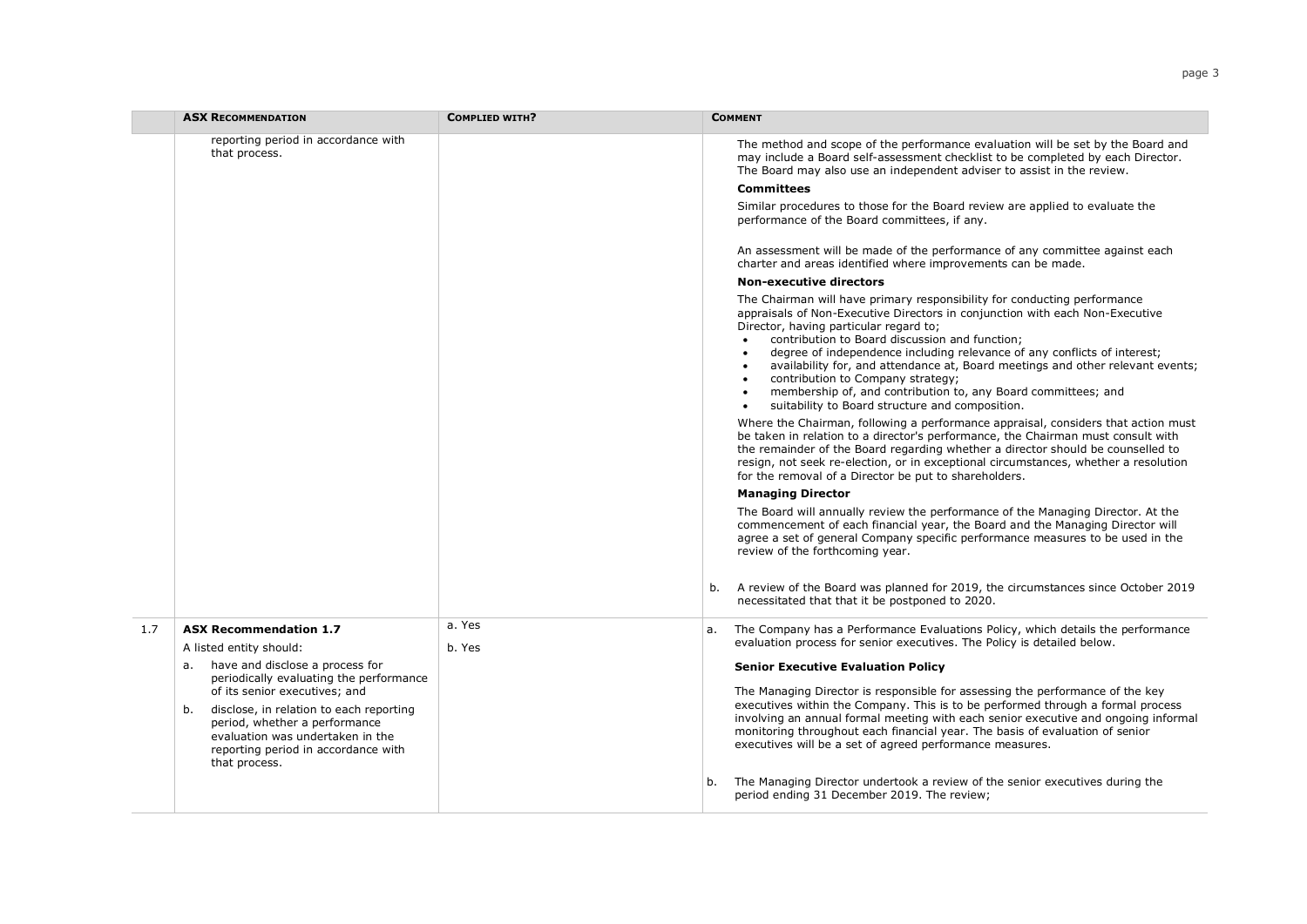|    | <b>ASX RECOMMENDATION</b>                                                                                                                                                                                                                                                                                                                                 | <b>COMPLIED WITH?</b> | <b>COMMENT</b>                                                                                                                                                                                 |
|----|-----------------------------------------------------------------------------------------------------------------------------------------------------------------------------------------------------------------------------------------------------------------------------------------------------------------------------------------------------------|-----------------------|------------------------------------------------------------------------------------------------------------------------------------------------------------------------------------------------|
|    |                                                                                                                                                                                                                                                                                                                                                           |                       | • compared the performance of each senior executive against set duties and<br>indicators per their employment agreements as well as the overall performance<br>of the company and its results. |
| 2. | Principle 2 - Structure the board to add value                                                                                                                                                                                                                                                                                                            |                       |                                                                                                                                                                                                |
|    |                                                                                                                                                                                                                                                                                                                                                           |                       | A listed entity should have a board of an appropriate size, composition, skills and commitment to enable it to discharge its duties effectively.                                               |
|    | <b>ASX Recommendation 2.1</b>                                                                                                                                                                                                                                                                                                                             | a. No                 | A Nomination Committee has not been established. Due to the size of the Company and<br>its Board, the Board does not consider it necessary to establish a Nomination                           |
|    | The board of a listed entity should:                                                                                                                                                                                                                                                                                                                      | 1. N/A                | Committee. The Board will fulfil the roles and responsibilities in relation to nomination.                                                                                                     |
|    | have a nomination committee which:<br>a.                                                                                                                                                                                                                                                                                                                  | 2. N/A                | Refer to the Company's Board Charter (available at the Nomination Charter link at<br>Corporate Governance - Charters at https://www.isignthis.com/investors ) for further                      |
|    | 1. has at least three members, a<br>majority of whom are independent                                                                                                                                                                                                                                                                                      | 3. N/A                | detail.                                                                                                                                                                                        |
|    | directors; and                                                                                                                                                                                                                                                                                                                                            | 4. $N/A$              | During the period that the Company does not have an Nomination Commitee, the<br>Company will disclose that fact and address the matters contained by Recommendation                            |
|    | 2. is chaired by an independent<br>director,                                                                                                                                                                                                                                                                                                              | 5. N/A                | 2.1(b) in its annual reports.                                                                                                                                                                  |
|    | and disclose:                                                                                                                                                                                                                                                                                                                                             | b. Yes                |                                                                                                                                                                                                |
|    | 3. the charter of the committee;                                                                                                                                                                                                                                                                                                                          |                       |                                                                                                                                                                                                |
|    | 4. the members of the committee; and                                                                                                                                                                                                                                                                                                                      |                       |                                                                                                                                                                                                |
|    | 5. as at the end of each reporting<br>period, the number of times the<br>committee met throughout the<br>period and the individual<br>attendances of the members at<br>those meetings; or                                                                                                                                                                 |                       |                                                                                                                                                                                                |
|    | if it does not have a nomination<br>b.<br>committee, disclose that fact and the<br>processes it employs to address board<br>succession issues and to ensure that<br>the board has the appropriate balance<br>of skills, knowledge, experience,<br>independence and diversity to enable it<br>to discharge its duties and<br>responsibilities effectively. |                       |                                                                                                                                                                                                |
|    |                                                                                                                                                                                                                                                                                                                                                           |                       |                                                                                                                                                                                                |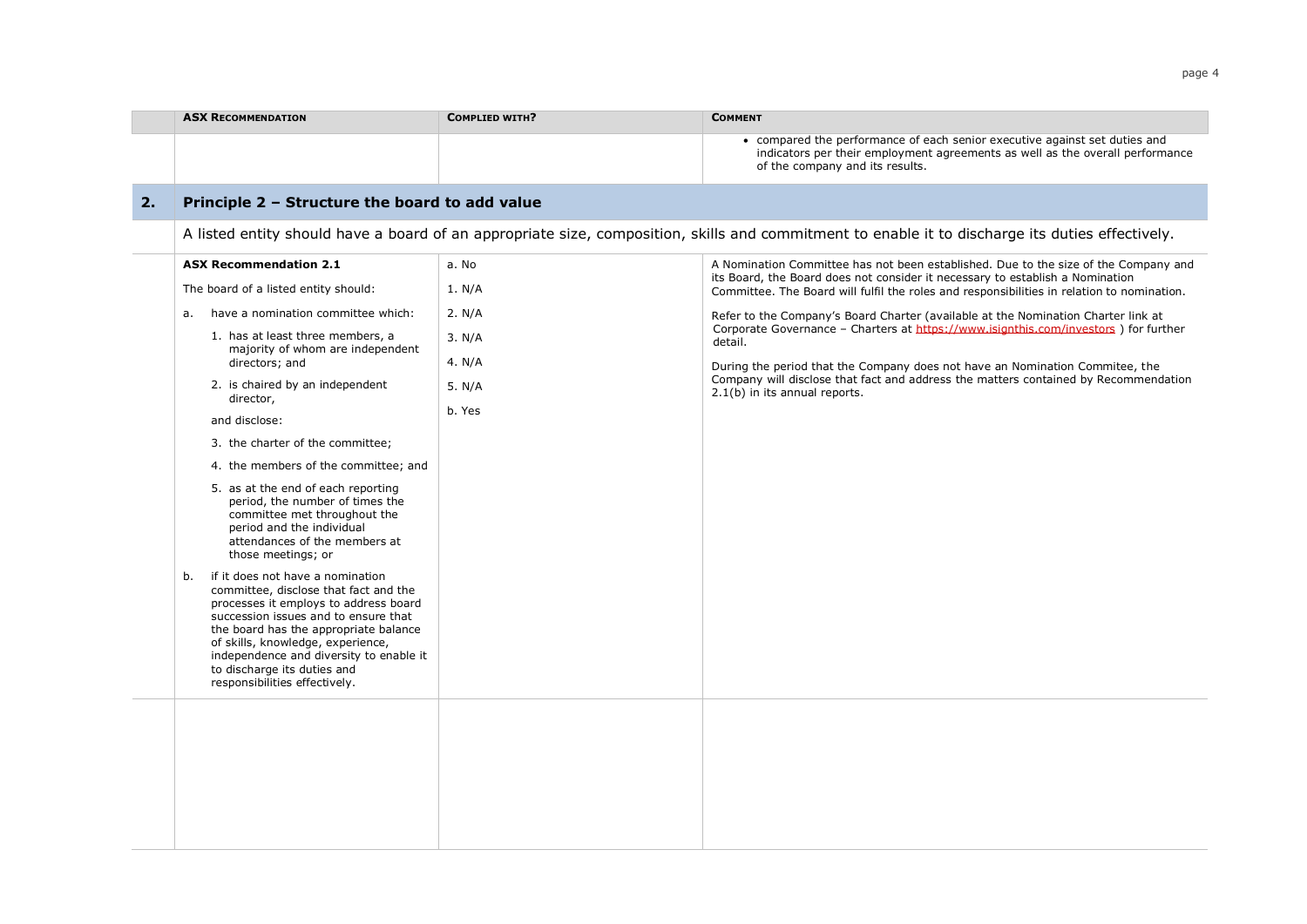| <b>ASX RECOMMENDATION</b>                                                                | <b>COMPLIED WITH?</b> | <b>COMMENT</b>                                                                                                                                                                                                                                                                                               |                                      |                                                                                                                                                                                 |
|------------------------------------------------------------------------------------------|-----------------------|--------------------------------------------------------------------------------------------------------------------------------------------------------------------------------------------------------------------------------------------------------------------------------------------------------------|--------------------------------------|---------------------------------------------------------------------------------------------------------------------------------------------------------------------------------|
| <b>ASX Recommendation 2.2</b>                                                            | Yes                   | See the current Board Skills Matrix below:                                                                                                                                                                                                                                                                   |                                      |                                                                                                                                                                                 |
| A listed entity should have and disclose a<br>board skills matrix setting out the mix of |                       | Requirement                                                                                                                                                                                                                                                                                                  | <b>Directors</b><br><b>Expertise</b> | <b>Snr Executive Expertise</b>                                                                                                                                                  |
| skills and diversity that the board currently<br>has or is looking to achieve in its     |                       | ASX Rules $(> 2$ years)                                                                                                                                                                                                                                                                                      | TH, SM, BEW, JK                      | JK                                                                                                                                                                              |
| membership.                                                                              |                       | Corporate Governance                                                                                                                                                                                                                                                                                         | TH, SM, BEW, TT,<br>JK               | EW                                                                                                                                                                              |
|                                                                                          |                       | CEO Experience                                                                                                                                                                                                                                                                                               | TH, TT, JK, BEW                      | JK                                                                                                                                                                              |
|                                                                                          |                       | Industry/Sector Experience                                                                                                                                                                                                                                                                                   | TT, BEW, JK                          | JC, MA, MA, SW, EW                                                                                                                                                              |
|                                                                                          |                       | Independence                                                                                                                                                                                                                                                                                                 | TH, SM, BEW, TT                      | JC, MA, SW, EW                                                                                                                                                                  |
|                                                                                          |                       | Residency (in AU)                                                                                                                                                                                                                                                                                            | TH, SM, BEW                          | JC, MA, SW, EW                                                                                                                                                                  |
|                                                                                          |                       | Accounting / Economics/<br><b>Financial Literacy</b>                                                                                                                                                                                                                                                         | JK, SM, BEW, TT,<br>TH               | JC, EW                                                                                                                                                                          |
|                                                                                          |                       | AntiMoney Laundering                                                                                                                                                                                                                                                                                         | BEW, TT, JK                          | JС                                                                                                                                                                              |
|                                                                                          |                       | <b>Information Technology</b>                                                                                                                                                                                                                                                                                | JK, SM, TH                           | MA, AK, SW                                                                                                                                                                      |
|                                                                                          |                       | CyberSecurity                                                                                                                                                                                                                                                                                                | JK                                   | MA, AK, SW                                                                                                                                                                      |
|                                                                                          |                       | Compliance / Regulatory                                                                                                                                                                                                                                                                                      | JK, BEW                              | JC, EW                                                                                                                                                                          |
|                                                                                          |                       | Legal / Privacy                                                                                                                                                                                                                                                                                              | JK, SM                               | Inhouse counsel plus external<br>counsel                                                                                                                                        |
|                                                                                          |                       | HR Management                                                                                                                                                                                                                                                                                                | TT, TH, JK                           |                                                                                                                                                                                 |
|                                                                                          |                       | <b>Banking Executive</b><br>Experience                                                                                                                                                                                                                                                                       | TT, BEW, JK                          | JC, EW                                                                                                                                                                          |
|                                                                                          |                       | Strategy Development &<br>Execution                                                                                                                                                                                                                                                                          | TH, JK, TT                           | JC                                                                                                                                                                              |
|                                                                                          |                       | Risk Evaluation and<br>Mitigation                                                                                                                                                                                                                                                                            | TT, BEW, JK                          | JС                                                                                                                                                                              |
|                                                                                          |                       | Marketing / Sales                                                                                                                                                                                                                                                                                            | TH, JK                               | AK                                                                                                                                                                              |
|                                                                                          |                       | Capital Raising & Markets                                                                                                                                                                                                                                                                                    | JK, BEW, TH                          | EW                                                                                                                                                                              |
|                                                                                          |                       | Key:<br><b>Directors</b><br>$TH = Timothy J Hart,$<br>$TT =$ Christakis Taoushanis<br>SM=Scott W Minehane<br>BEW = Barnaby Egerton Warburton<br>JK= Nickolas John Karantzis<br><b>Senior Executives</b><br>$EW = Elizabeth Warrell$<br>$MA = Michael Andrews$<br>SW = Stephen Watson<br>JC = James L Cameron |                                      |                                                                                                                                                                                 |
| <b>ASX Recommendation 2.3</b>                                                            | a. Yes                |                                                                                                                                                                                                                                                                                                              |                                      | The Board consists of five Directors, four of which (being Timothy Hart, Scott Minehane,                                                                                        |
| A listed entity should disclose:                                                         | b. Yes                | Barnaby Egerton-Warburton and Christakis Taoushanis) are non-executive directors.                                                                                                                                                                                                                            |                                      |                                                                                                                                                                                 |
|                                                                                          | c. Yes                |                                                                                                                                                                                                                                                                                                              |                                      | The Board considers each non-executive director to be independent having regard to the<br>indicia in Box 2.3 in the ASX Recommendations. The Board considers that Timothy Hart, |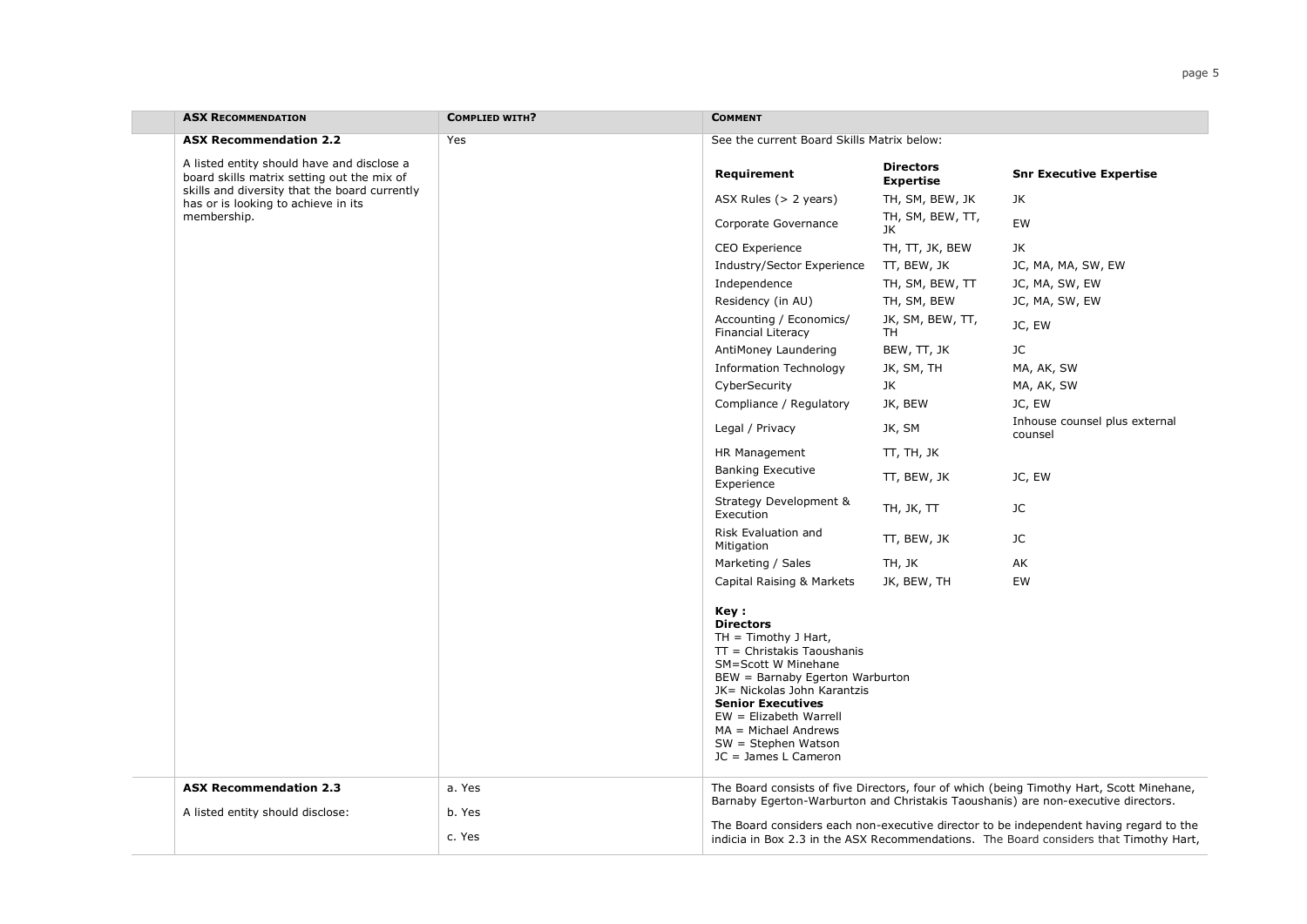| <b>COMPLIED WITH?</b>                    | <b>COMMENT</b>                                                                                                                                                                                                                                                                                                                                                                                                                                                                                                                                                                                                                                                                                                                                                                                                                                                                                                                                   |
|------------------------------------------|--------------------------------------------------------------------------------------------------------------------------------------------------------------------------------------------------------------------------------------------------------------------------------------------------------------------------------------------------------------------------------------------------------------------------------------------------------------------------------------------------------------------------------------------------------------------------------------------------------------------------------------------------------------------------------------------------------------------------------------------------------------------------------------------------------------------------------------------------------------------------------------------------------------------------------------------------|
|                                          | Scott Minehane, Barnaby Egerton-Warburton and Christakis Taoushanis are otherwise<br>free from any business or other relationship that could materially interfere with, or<br>reasonably be perceived to interfere with, the independent exercise of their judgement,<br>and that each of these Directors is able to fulfil the role of independent Director for the<br>purposes of the ASX Recommendations.<br>The other Director, Nickolas John Karantzis is currently considered by the Board to not<br>be independent on the basis that he is also engaged in an executive management role.<br>The lengths of service are as follows:<br>Nickolas John Karantzis - 5 years and 3 months<br>$\bullet$<br>Timothy Hart $-5$ years and 3 months<br>$\bullet$<br>Scott Minehane - 5 years and 3 months<br>$\bullet$<br>Barnaby Egerton-Warburton - 5 years and 3 months<br>$\bullet$<br>Christakis Taoushanis - 1 year and 7 months<br>$\bullet$ |
| Yes                                      | As noted above in Recommendation 2.3, the Board is composed of a majority of<br>independent directors.                                                                                                                                                                                                                                                                                                                                                                                                                                                                                                                                                                                                                                                                                                                                                                                                                                           |
| Yes                                      | The Chairman, Timothy Hart is an independent director. The Board believes that Mr<br>Hart is a most appropriate person for the position of Chairman because of his expertise<br>and his in-depth knowledge of the Company and his broad commercial experience.<br>The roles of Chairman and Chief Executive Officer are exercised by different individuals,<br>being Timothy Hart and Nickolas John Karantzis respectively.                                                                                                                                                                                                                                                                                                                                                                                                                                                                                                                      |
| Yes.                                     | The entity has a program for inducting new directors and supports current directors to<br>provide appropriate professional development opportunities.                                                                                                                                                                                                                                                                                                                                                                                                                                                                                                                                                                                                                                                                                                                                                                                            |
| described in Box 2.3 but the board is of | the opinion that it does not compromise                                                                                                                                                                                                                                                                                                                                                                                                                                                                                                                                                                                                                                                                                                                                                                                                                                                                                                          |

A listed entity should act ethically and responsibly.

| <b>ASX Recommendation 3.1</b><br>A listed entity should articulate and disclose<br>its values. | No         | Due to the relatively small size of the Company, it has yet to formally articulate its<br>values.                                                                           |
|------------------------------------------------------------------------------------------------|------------|-----------------------------------------------------------------------------------------------------------------------------------------------------------------------------|
| <b>ASX Recommendation 3.2</b><br>A listed entity should:                                       | Yes to all | Refer to the Company's Board Charter (available at the Board Charter link at Corporate<br>Governance - Charters at https://www.isignthis.com/investors) for further detail. |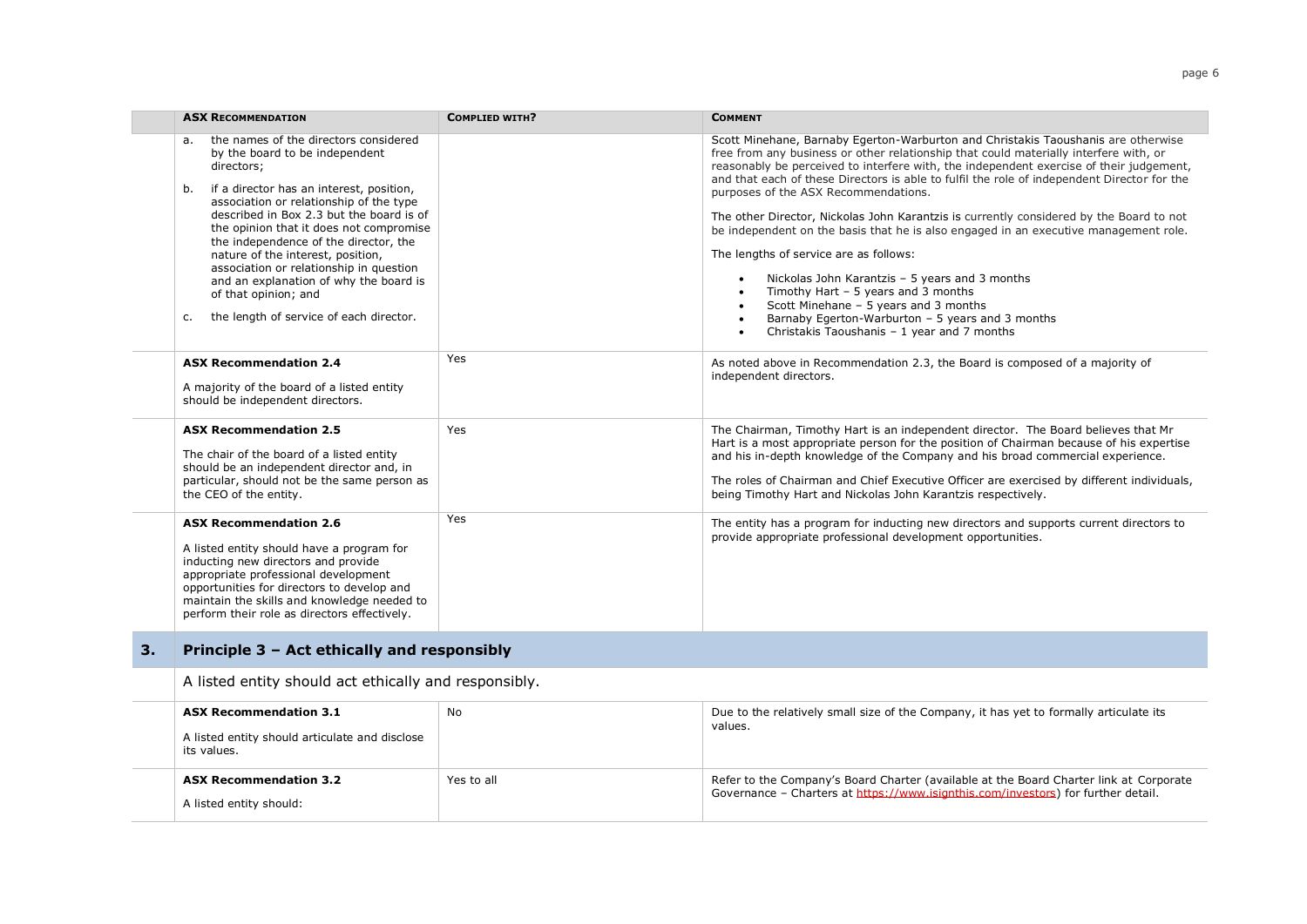|    | <b>ASX RECOMMENDATION</b>                                                                                                                   | <b>COMPLIED WITH?</b> | <b>COMMENT</b>                                                                                                                                                                                       |
|----|---------------------------------------------------------------------------------------------------------------------------------------------|-----------------------|------------------------------------------------------------------------------------------------------------------------------------------------------------------------------------------------------|
|    | have a code of conduct for its directors,<br>a.<br>senior executives and employees; and                                                     |                       |                                                                                                                                                                                                      |
|    | disclose that code or a summary of it.<br>b.                                                                                                |                       |                                                                                                                                                                                                      |
|    | <b>ASX Recommendation 3.3</b><br>A listed entity should:                                                                                    | Yes to all            | Refer to the Company's Whistleblower Policy (available at the Corporate Governance -<br>Policies & Procedures link at https://www.isignthis.com/investors) for further detail.                       |
|    | have and disclose a whistleblower<br>a.<br>policy: and                                                                                      |                       |                                                                                                                                                                                                      |
|    | ensure that the board or a committee<br>b.<br>of the board is informed of any material<br>incidents reported under that policy.             |                       |                                                                                                                                                                                                      |
|    | <b>ASX Recommendation 3.4</b><br>A listed entity should:                                                                                    | Yes to all            | Refer to the Company's Anti bribery and Anti Corruption Policy (available at the<br>Corporate Governance - Policies & Procedures link at<br>https://www.isignthis.com/investors) for further detail. |
|    | have and disclose a anti-bribery and<br>а.<br>corruption policy; and                                                                        |                       |                                                                                                                                                                                                      |
|    | ensure that the board or a committee<br>b.<br>of the board is informed of any material<br>incidents reported under that policy.             |                       |                                                                                                                                                                                                      |
| 4. | Principle 4 - Safeguard integrity in corporate reporting                                                                                    |                       |                                                                                                                                                                                                      |
|    | A listed entity should have formal and rigorous processes that independently verify and safeguard the integrity of its corporate reporting. |                       |                                                                                                                                                                                                      |
|    | <b>ASX Recommendation 4.1</b>                                                                                                               | a) Yes                | The members of the Audit Committee are Timothy Hart, Scott Minehane and Barnaby                                                                                                                      |
|    | The board of a listed entity should:                                                                                                        | 1) Yes                | Egerton-Warburton. The Audit Committee is chaired by Mr Scott Minehane who is an<br>independent Non-executive Director and who is not the chair of the Board.                                        |
|    | a. have an audit committee which:                                                                                                           | 2) Yes                | Refer to Directors Report included in the Company's 2019 Annual Report for                                                                                                                           |

| have an audit committee which:<br>а.<br>1. has at least three members, all of<br>whom are non-executive directors<br>and a majority of whom are<br>independent directors; and<br>2. is chaired by an independent<br>director, who is not the chair of the<br>board, | 2) Yes<br>3) Yes<br>4) Yes<br>5) Yes<br>b) $N/A$ | Refer to Directors Report included in the Company's 2019 Annual Report for<br>qualifications of Directors.<br>The Audit Committee has met twice during the financial year.<br>Refer to the Company's Audit Committee Charter (available at the Audit Committee<br>Charter link at Corporate Governance - Charters at<br>https://www.isignthis.com/investors) for further detail. |
|---------------------------------------------------------------------------------------------------------------------------------------------------------------------------------------------------------------------------------------------------------------------|--------------------------------------------------|----------------------------------------------------------------------------------------------------------------------------------------------------------------------------------------------------------------------------------------------------------------------------------------------------------------------------------------------------------------------------------|
| and disclose:                                                                                                                                                                                                                                                       |                                                  |                                                                                                                                                                                                                                                                                                                                                                                  |
| 3. the charter of the committee;                                                                                                                                                                                                                                    |                                                  |                                                                                                                                                                                                                                                                                                                                                                                  |
| 4. the relevant qualifications and<br>experience of the members of the<br>committee; and                                                                                                                                                                            |                                                  |                                                                                                                                                                                                                                                                                                                                                                                  |
| 5. in relation to each reporting period,<br>the number of times the committee                                                                                                                                                                                       |                                                  |                                                                                                                                                                                                                                                                                                                                                                                  |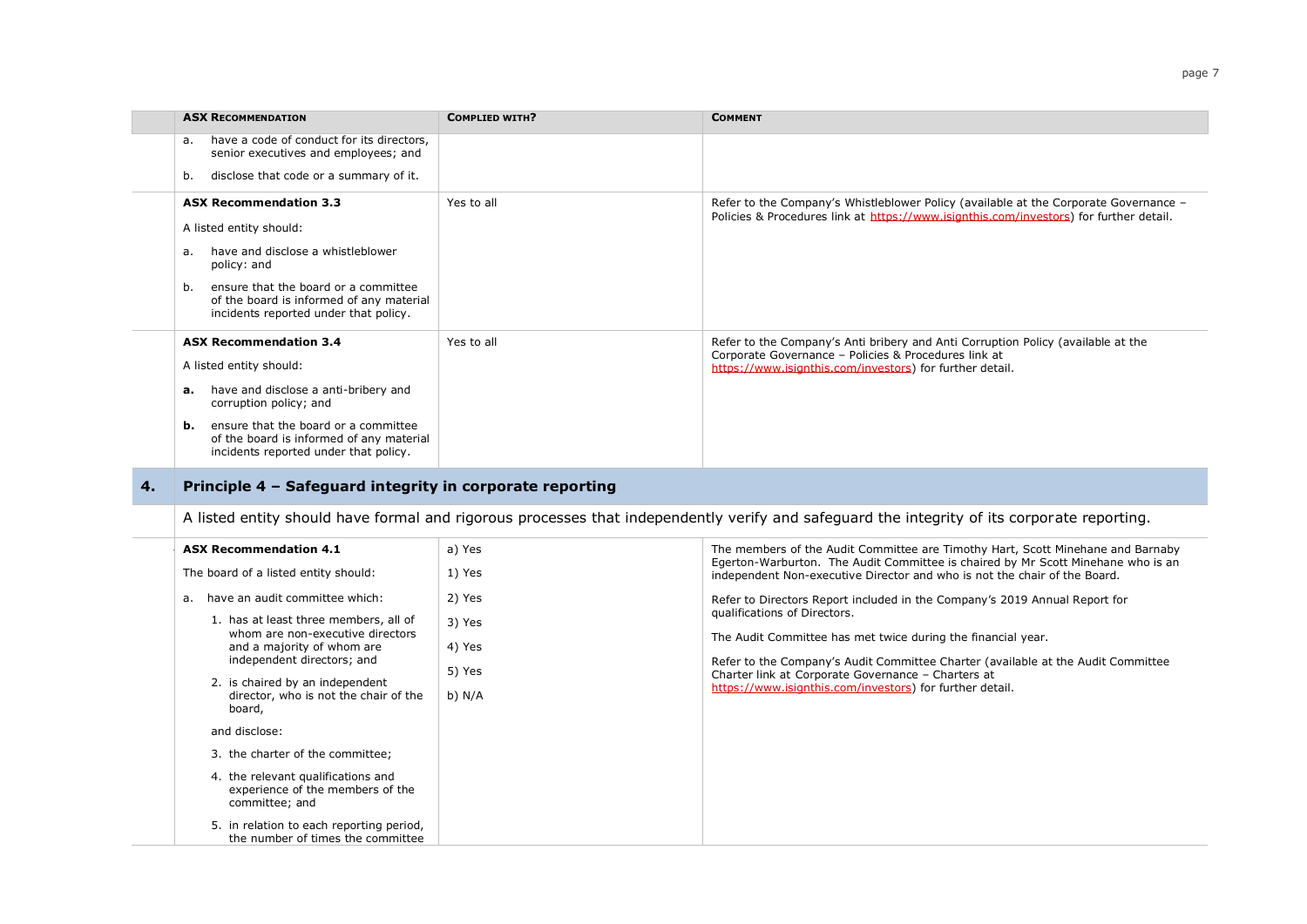| <b>ASX RECOMMENDATION</b>                                                                                                                                                                                                                                                                                                                                                                                                                                                                                                                                                                                                                           | <b>COMPLIED WITH?</b> | <b>COMMENT</b>                                                                                                                                                                                                                                                                                                                                                                                                                                                                                       |
|-----------------------------------------------------------------------------------------------------------------------------------------------------------------------------------------------------------------------------------------------------------------------------------------------------------------------------------------------------------------------------------------------------------------------------------------------------------------------------------------------------------------------------------------------------------------------------------------------------------------------------------------------------|-----------------------|------------------------------------------------------------------------------------------------------------------------------------------------------------------------------------------------------------------------------------------------------------------------------------------------------------------------------------------------------------------------------------------------------------------------------------------------------------------------------------------------------|
| met throughout the period and the<br>individual attendances of the<br>members at those meetings; or<br>if it does not have an audit committee,<br>b.<br>disclose that fact and the processes it<br>employs that independently verify and<br>safequard the integrity of its corporate<br>reporting, including the processes for<br>the appointment and removal of the<br>external auditor and the rotation of the<br>audit engagement partner.                                                                                                                                                                                                       |                       |                                                                                                                                                                                                                                                                                                                                                                                                                                                                                                      |
| <b>ASX Recommendation 4.2</b><br>The board of a listed entity should, before it<br>approves the entity's financial statements<br>for a financial period, receive from its CEO<br>and CFO a declaration that, in their opinion,<br>the financial records of the entity have been<br>properly maintained and that the financial<br>statements comply with the appropriate<br>accounting standards and give a true and<br>fair view of the financial position and<br>performance of the entity and that the<br>opinion has been formed on the basis of a<br>sound system of risk management and<br>internal control which is operating<br>effectively. | Yes                   | A decision by the Board to approve the Company's financial statements for a financial<br>period is subject to receipt, from its Chief Executive Officer and Chief Financial Officer<br>and Company Secretary, of a declaration in accordance with section 295A of the<br>Corporations Act and ASX Recommendation 4.2.<br>Refer to the Company's Board Charter (available at the Board Charter link at Corporate<br>Governance - Charters at https://www.isignthis.com/investors) for further detail. |
| <b>ASX Recommendation 4.3</b><br>A listed entity should disclose its process to<br>verify the integrity of any periodic corporate<br>report it releases to the market that is not<br>audited or reviewed by an external auditor.                                                                                                                                                                                                                                                                                                                                                                                                                    | Not applicable.       | The Company doesn't disclose any periodic corporate reports, other than the Half Year<br>and Annual Report, both of which are audited or reviewed by external auditors.                                                                                                                                                                                                                                                                                                                              |

## **5. Principle 5 – Make timely and balanced disclosure**

A listed entity should make timely and balanced disclosure of all matters concerning it that a reasonable person would expect to have a material effect on the price or value of its securities.

| <b>ASX Recommendation 5.1</b>                                                                                                                       | Yes | The Company has adopted a continuous disclosure policy which establishes processes                                                                                                                                                                                                                                                            |
|-----------------------------------------------------------------------------------------------------------------------------------------------------|-----|-----------------------------------------------------------------------------------------------------------------------------------------------------------------------------------------------------------------------------------------------------------------------------------------------------------------------------------------------|
| A listed entity should have and disclose a<br>written policy for complying with its<br>continuous disclosure obligations under<br>listing rule 3.1. |     | and procedures designed to ensure that Directors and management are aware of and<br>fulfil their obligations in relation to the timely disclosure of material price-sensitive<br>information. Under the disclosure policy, the Board will be responsible for managing the<br>Company's compliance with its continuous disclosure obligations. |
|                                                                                                                                                     |     | For further detail refer to the Company's Continuous Disclosure Policy (available at the<br>Continuous Disclosure Policy link at Corporate Governance - Policies & Procedures at<br>https://www.isignthis.com/investors).                                                                                                                     |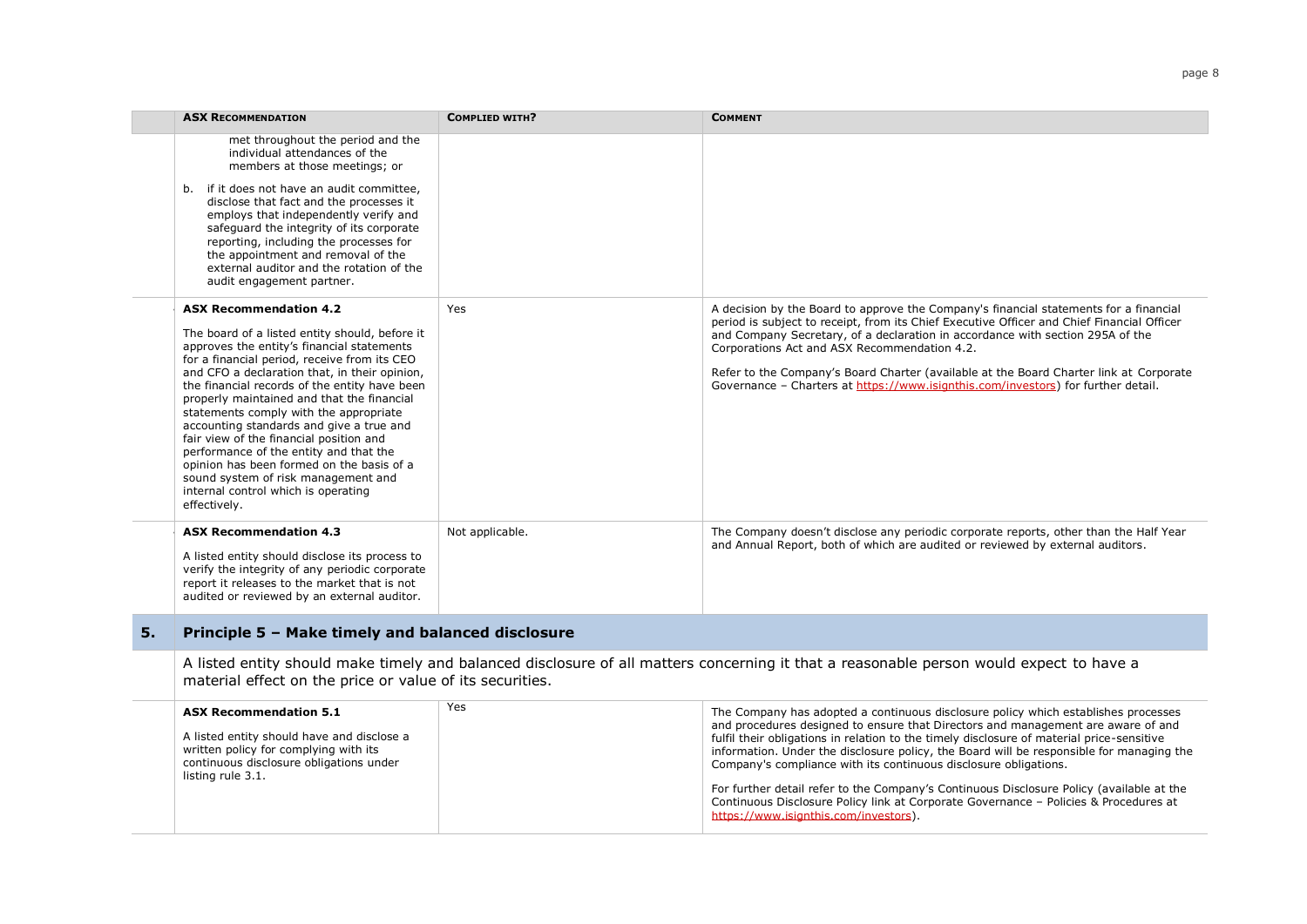|    | <b>ASX RECOMMENDATION</b>                                                                                                                                                                                                                                 | <b>COMPLIED WITH?</b> | <b>COMMENT</b>                                                                                                                                                                                                                                                                                                                                 |
|----|-----------------------------------------------------------------------------------------------------------------------------------------------------------------------------------------------------------------------------------------------------------|-----------------------|------------------------------------------------------------------------------------------------------------------------------------------------------------------------------------------------------------------------------------------------------------------------------------------------------------------------------------------------|
|    | <b>ASX Recommendation 5.2</b><br>A listed entity should ensure that its board<br>receives copies of all material market<br>announcements promptly after they have<br>been made.                                                                           | Yes                   | The Board receive copies of all market announcements promptly after they have been<br>disclosed.                                                                                                                                                                                                                                               |
|    | <b>ASX Recommendation 5.3</b><br>A listed entity that gives a new and<br>substantive investor or analyst presentation<br>should release a copy of the presentation<br>materials on the ASX Market<br>Announcements Platform ahead of the<br>presentation. | Yes                   | The Company releases any new and substantive investor or analyst presentations to the<br>ASX Market Announcements Platform ahead of the presentation.                                                                                                                                                                                          |
| 6. | Principle 6 - Respect the rights of security holders                                                                                                                                                                                                      |                       |                                                                                                                                                                                                                                                                                                                                                |
|    | exercise those rights effectively.                                                                                                                                                                                                                        |                       | A listed entity should respect the rights of its security holders by providing them with appropriate information and facilities to allow them to                                                                                                                                                                                               |
|    | <b>ASX Recommendation 6.1</b><br>A listed entity should provide information<br>about itself and its governance to investors<br>via its website.                                                                                                           | Yes                   | The Company has established a shareholder communications policy which supports its<br>commitment to effective communication with Shareholders. Information about itself and<br>its governance is available on the 'Investor' section of the Company's website, accessible<br>from the Investors link at https://www.isignthis.com/investors ). |
|    | <b>ASX Recommendation 6.2</b><br>A listed entity should have an investor<br>relations program that facilitates effective<br>two-way communication with investors.                                                                                         | Yes                   | For further detail refer to the Company's Shareholder Communications Policy (available<br>at the Shareholder Communications Policy link at Corporate Governance - Policies &<br>Procedures at https://www.jsignthis.com/investors ).                                                                                                           |
|    | <b>ASX Recommendation 6.3</b><br>A Listed entity should disclose how it<br>facilitates and encourages participation at<br>meetings of security holders.                                                                                                   | Yes                   | For further detail refer to the Company's Shareholder Communications Policy (available<br>at the Shareholder Communications Policy link at Corporate Governance - Policies &<br>Procedures at https://www.isignthis.com/investors ).                                                                                                           |
|    | <b>Recommendation 6.4</b><br>A listed entity should ensure that all<br>substantive resolutions at a meeting of<br>security holders are decided by a poll rather<br>than by a show of hands.                                                               | Yes                   | All substantive resolutions at a meeting of security holders of the Company are decided<br>by a poll.                                                                                                                                                                                                                                          |
|    | <b>Recommendation 6.5</b><br>A listed entity should give security holders<br>the option to receive communications from,                                                                                                                                   | Yes                   | For further detail refer to the Company's Shareholder Communications Policy (available<br>at the Shareholder Communications Policy link at Corporate Governance - Policies &<br>Procedures at https://www.isignthis.com/investors ).                                                                                                           |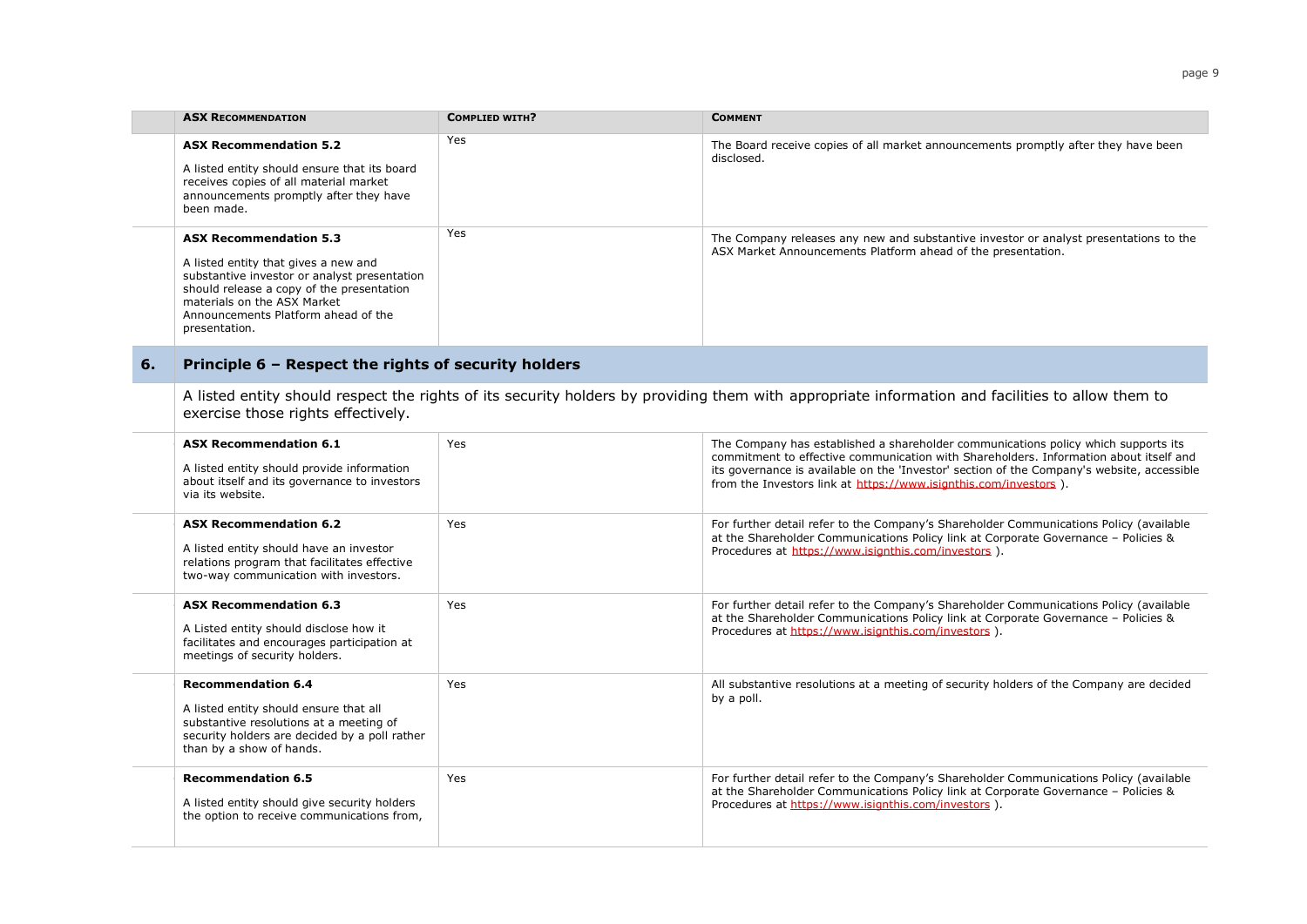|    | <b>ASX RECOMMENDATION</b>                                                                                                                                                                           | <b>COMPLIED WITH?</b> | <b>COMMENT</b>                                                                                                                                                      |  |
|----|-----------------------------------------------------------------------------------------------------------------------------------------------------------------------------------------------------|-----------------------|---------------------------------------------------------------------------------------------------------------------------------------------------------------------|--|
|    | and send communications to, the entity and<br>its security registry electronically.                                                                                                                 |                       |                                                                                                                                                                     |  |
| 7. | Principle 7 - Recognise and manage risk<br>A listed entity should establish a sound risk management framework and periodically review the effectiveness of that framework.                          |                       |                                                                                                                                                                     |  |
|    |                                                                                                                                                                                                     |                       |                                                                                                                                                                     |  |
|    | <b>ASX Recommendation 7.1</b>                                                                                                                                                                       | a) Yes                | The members of the risk committee are Christakis Taoushanis, Timothy Hart, Barnaby<br>Egerton-Warburton and Nickolas Karantzis. The risk committee is chaired by Mr |  |
|    | The board of a listed entity should:                                                                                                                                                                | 1) Yes                | Christakis Taoushanis who is an independent Non-executive Director and who is not the                                                                               |  |
|    | a. have a committee or committees to                                                                                                                                                                | 2) Yes                | chair of the Board.                                                                                                                                                 |  |
|    | oversee risk, each of which:<br>1. has at least three members, a                                                                                                                                    | 3) Yes                | Refer to Directors Report included in the Company's 2019 Annual Report for<br>qualifications of Directors.                                                          |  |
|    | majority of whom are independent<br>directors; and<br>2. is chaired by an independent<br>director,                                                                                                  | 4) Yes                | The risk Committee has met once during the financial year.                                                                                                          |  |
|    |                                                                                                                                                                                                     | 5) Yes                | Refer to the Company's risk committee Charter (available at the Risk Committee Charter                                                                              |  |
|    |                                                                                                                                                                                                     | b) $N/A$              | link at Corporate Governance - Charters at https://www.isignthis.com/investors ) for<br>further detail.                                                             |  |
|    | and disclose:                                                                                                                                                                                       |                       |                                                                                                                                                                     |  |
|    | 3. the charter of the committee;                                                                                                                                                                    |                       |                                                                                                                                                                     |  |
|    | 4. the members of the committee; and                                                                                                                                                                |                       |                                                                                                                                                                     |  |
|    | 5. as at the end of each reporting<br>period, the number of times the<br>committee met throughout the<br>period and the individual<br>attendances of the members at<br>those meetings; or           |                       |                                                                                                                                                                     |  |
|    | if it does not have a risk committee or<br>b.<br>committees that satisfy (a) above,<br>disclose that fact and the processes it<br>employs for overseeing the entity's risk<br>management framework. |                       |                                                                                                                                                                     |  |
|    | <b>ASX Recommendation 7.2</b>                                                                                                                                                                       | a. Yes                | The Company will regularly undertake reviews of its risk management framework to<br>establish an effective and efficient system for:                                |  |
|    | The board or a committee of the board<br>should:<br>review the entity's risk management<br>а.<br>framework at least annually to satisfy<br>itself that it continues to be sound; and                | b. Yes                | (i) identifying, assessing, monitoring and managing risk; and                                                                                                       |  |
|    |                                                                                                                                                                                                     |                       | (ii) disclosing any material change to the Group's risk profile.                                                                                                    |  |
|    |                                                                                                                                                                                                     |                       | The Company intends to disclose the matters contemplated by ASX Recommendation                                                                                      |  |
|    | disclose, in relation to each reporting<br>b.<br>period, whether such a review has<br>taken place.                                                                                                  |                       | 7.2 in future annual reports.                                                                                                                                       |  |
|    |                                                                                                                                                                                                     |                       | For further detail refer to:                                                                                                                                        |  |
|    |                                                                                                                                                                                                     |                       | - The Company's risk committee Charter (available at the Corporate Governance -<br>Charters at https://www.isignthis.com/investors) for further detail.             |  |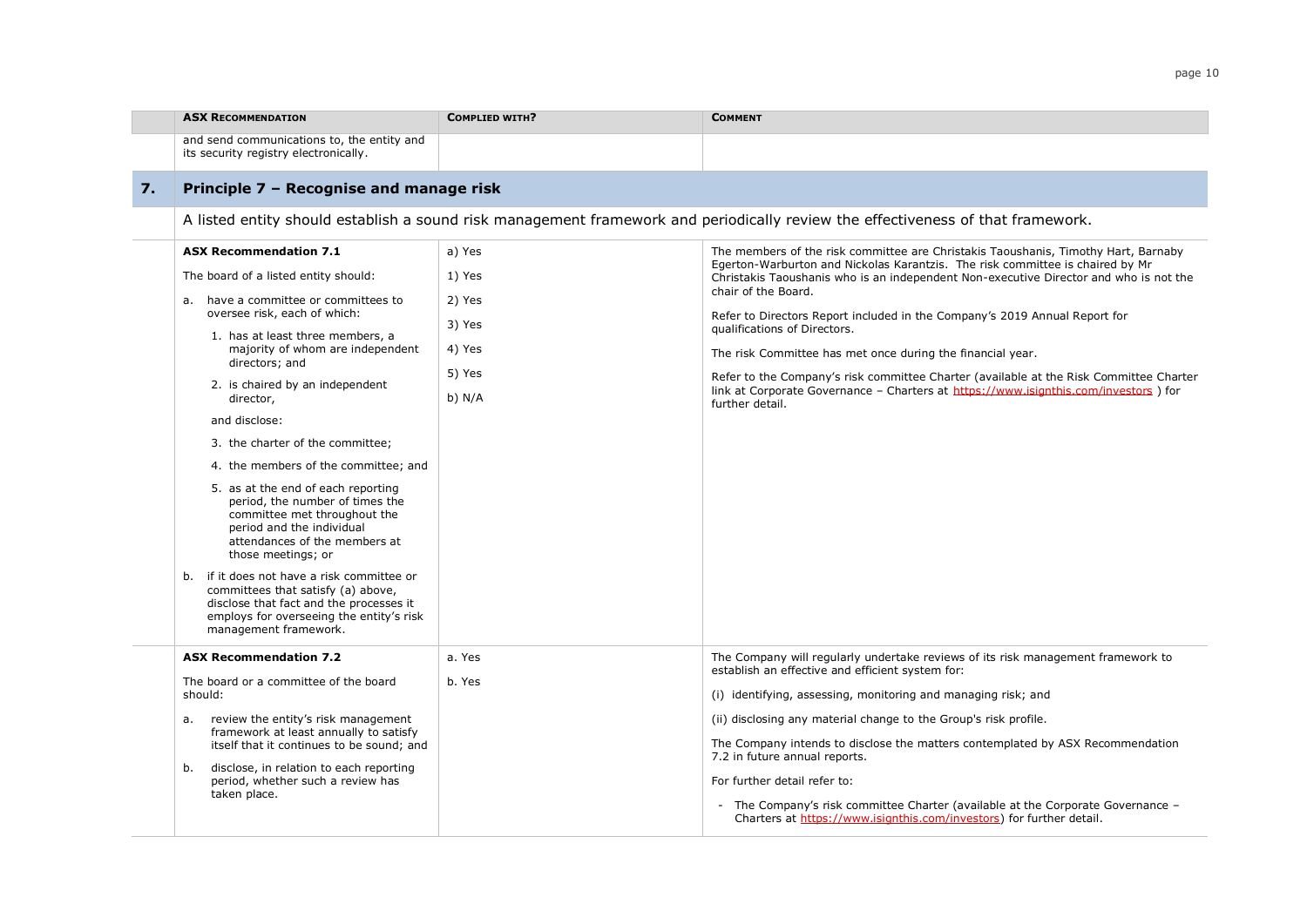| <b>ASX RECOMMENDATION</b>                                                                                                                                                                                                                                                                                                                                                                                                   | <b>COMPLIED WITH?</b> | <b>COMMENT</b>                                                                                                                                                                                                                                                                                                                                                                                                                                                                 |  |
|-----------------------------------------------------------------------------------------------------------------------------------------------------------------------------------------------------------------------------------------------------------------------------------------------------------------------------------------------------------------------------------------------------------------------------|-----------------------|--------------------------------------------------------------------------------------------------------------------------------------------------------------------------------------------------------------------------------------------------------------------------------------------------------------------------------------------------------------------------------------------------------------------------------------------------------------------------------|--|
| <b>Recommendation 7.3</b><br>A listed entity should disclose:<br>if it has an internal audit function, how<br>а.<br>the function is structured and what role<br>it performs; or<br>if it does not have an internal audit<br>b.<br>function, that fact and the processes it<br>employs for evaluating and continually<br>improving the effectiveness of its risk<br>management and internal control<br>processes.            | a. Yes<br>b. N/A      | The Company has appointed several independent auditors as the internal auditors of the<br>Company including:<br>The internal auditors who audit compliance with regulatory policy and<br>$\bullet$<br>procedures including prudential regulations and policies such as governance,<br>risk, security, whistleblowing, anti-bribary and anti corruption; and<br>Separate external auditors to audit internal compliance with PCIDSS,<br>$\bullet$<br>ISO27001 and APRAs CPS234. |  |
| <b>ASX Recommendation 7.4</b><br>A listed entity should disclose whether it has<br>any material exposure to economic,<br>environmental and social sustainability risks<br>and, if it does, how it manages or intends to<br>manage those risks.                                                                                                                                                                              | Yes                   | The Company has disclosed its material risks in the Annual Report. Refer to Directors<br>Report included in the Company's 2019 Annual Report for material risks to the<br>Company.                                                                                                                                                                                                                                                                                             |  |
| A listed entity should pay director remuneration sufficient to attract and retain high quality directors and design its executive remuneration to<br>attract, retain and motivate high quality senior executives and to align their interests with the creation of value for security holders.<br><b>ASX Recommendation 8.1</b><br>a. Yes<br>The members of the Remuneration Committee are Timothy Hart, Scott Minehane and |                       |                                                                                                                                                                                                                                                                                                                                                                                                                                                                                |  |
| The board of a listed entity should:                                                                                                                                                                                                                                                                                                                                                                                        | 1. Yes                | Barnaby Egerton-Warburton. The Remuneration Committee is chaired by Mr Tim Hart<br>who is an independent Non-executive Director.                                                                                                                                                                                                                                                                                                                                               |  |
| a. have a remuneration committee which:                                                                                                                                                                                                                                                                                                                                                                                     | 2. Yes                | The remuneration committee met twice during the financial year. The Company                                                                                                                                                                                                                                                                                                                                                                                                    |  |
| 1. has at least three members, a<br>majority of whom are independent<br>directors; and                                                                                                                                                                                                                                                                                                                                      | 3. Yes<br>4. Yes      | discloses the matters contemplated by Recommendation $8.1(b)$ in its annual reports.<br>Refer to the Company's Remuneration Committee Charter (available at the<br>Remuneration Committee Charter link at Corporate Governance - Charters at                                                                                                                                                                                                                                   |  |
| 2. is chaired by an independent<br>director,                                                                                                                                                                                                                                                                                                                                                                                | 5. Yes                | https://www.isignthis.com/investors) and the Remuneration Report within the<br>Company's 2019 Annual Report for further detail.                                                                                                                                                                                                                                                                                                                                                |  |
| and disclose:                                                                                                                                                                                                                                                                                                                                                                                                               | b. N/A                |                                                                                                                                                                                                                                                                                                                                                                                                                                                                                |  |
| 3. the charter of the committee;                                                                                                                                                                                                                                                                                                                                                                                            |                       |                                                                                                                                                                                                                                                                                                                                                                                                                                                                                |  |
| 4. the members of the committee; and                                                                                                                                                                                                                                                                                                                                                                                        |                       |                                                                                                                                                                                                                                                                                                                                                                                                                                                                                |  |
| 5. as at the end of each reporting<br>period, the number of times the<br>committee met throughout the<br>period and the individual<br>attendances of the members at<br>those meetings; or                                                                                                                                                                                                                                   |                       |                                                                                                                                                                                                                                                                                                                                                                                                                                                                                |  |